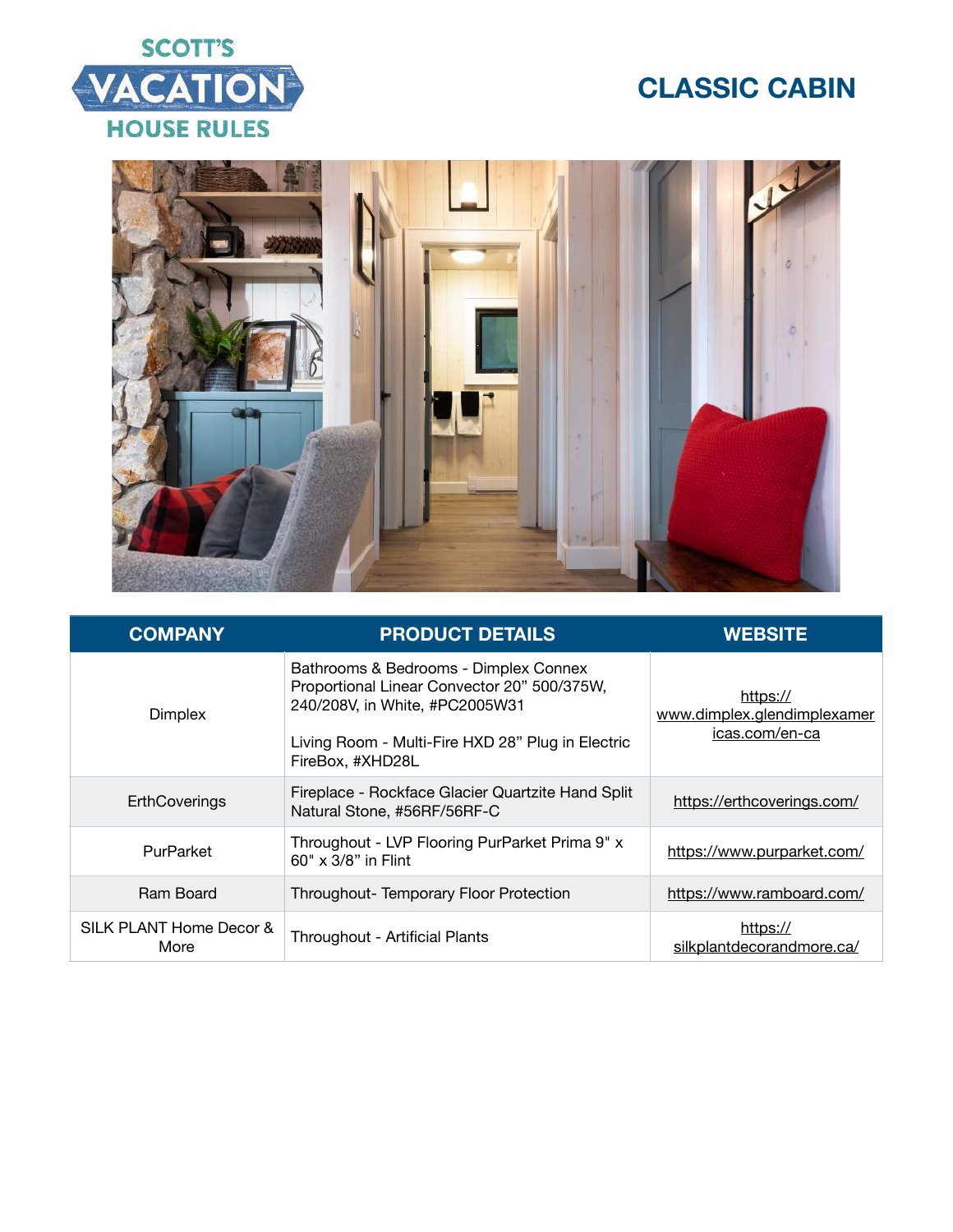



| <b>COMPANY</b>       | <b>PRODUCT DETAILS</b>                                                                                                                                                                                                                                                                       | <b>WEBSITE</b>                           |
|----------------------|----------------------------------------------------------------------------------------------------------------------------------------------------------------------------------------------------------------------------------------------------------------------------------------------|------------------------------------------|
| Berenson Inc.        | Kitchen - Flat Knob 1-1/4"D x 1 3/16" H, in Black,<br>#73032-1MBK<br>Fireplace Built Ins - ArrowHead 2 Collection, 1 1/4"D<br>x 1 3/16"H in Matte Black, #74040-4MBK                                                                                                                         | https://www.berenson.ca/                 |
| ciot                 | Kitchen - Lume White Lux 9.5" x 2.5" in Glossy<br>White, #MARLU031001K                                                                                                                                                                                                                       | https://ciot.com/<br>mississauga_en      |
| <b>DVI Lighting</b>  | Bath & Kitchen - Peggy's Cove Sconce,<br>#DVP31001GR+SN<br>Back Porch - Okanagan Sconce, #DVP38601+IW-<br><b>CL</b>                                                                                                                                                                          | https://www.dvcanada.com/                |
| <b>FI KAY</b>        | Kitchen - Elkay Explore Three Hole Bridge Kitchen<br>Faucet with Pull-down Spray and Lever Handles<br>Description: Three Hole Kitchen Faucet in Antique<br>Steel, #LKEC2037AS and Elkay Fireclay 33" x<br>19-15/16" x 9-1/8" Equal Double Bowl Farmhouse<br>Sink Kit in White, #SWUF32189WHC | https://www.elkay.com/us/<br>en.html     |
| Latitude Countertops | Bathroom - Hanstone Tofino 2 cm. Polished Edges,<br>fabrication & install<br>Kitchen - Caesarstone Midday 405 1-1/2" Stone<br>Eased Edged Mitred Polished Edge Profile,<br>fabrication & install                                                                                             | https://<br>www.latitudecountertops.com/ |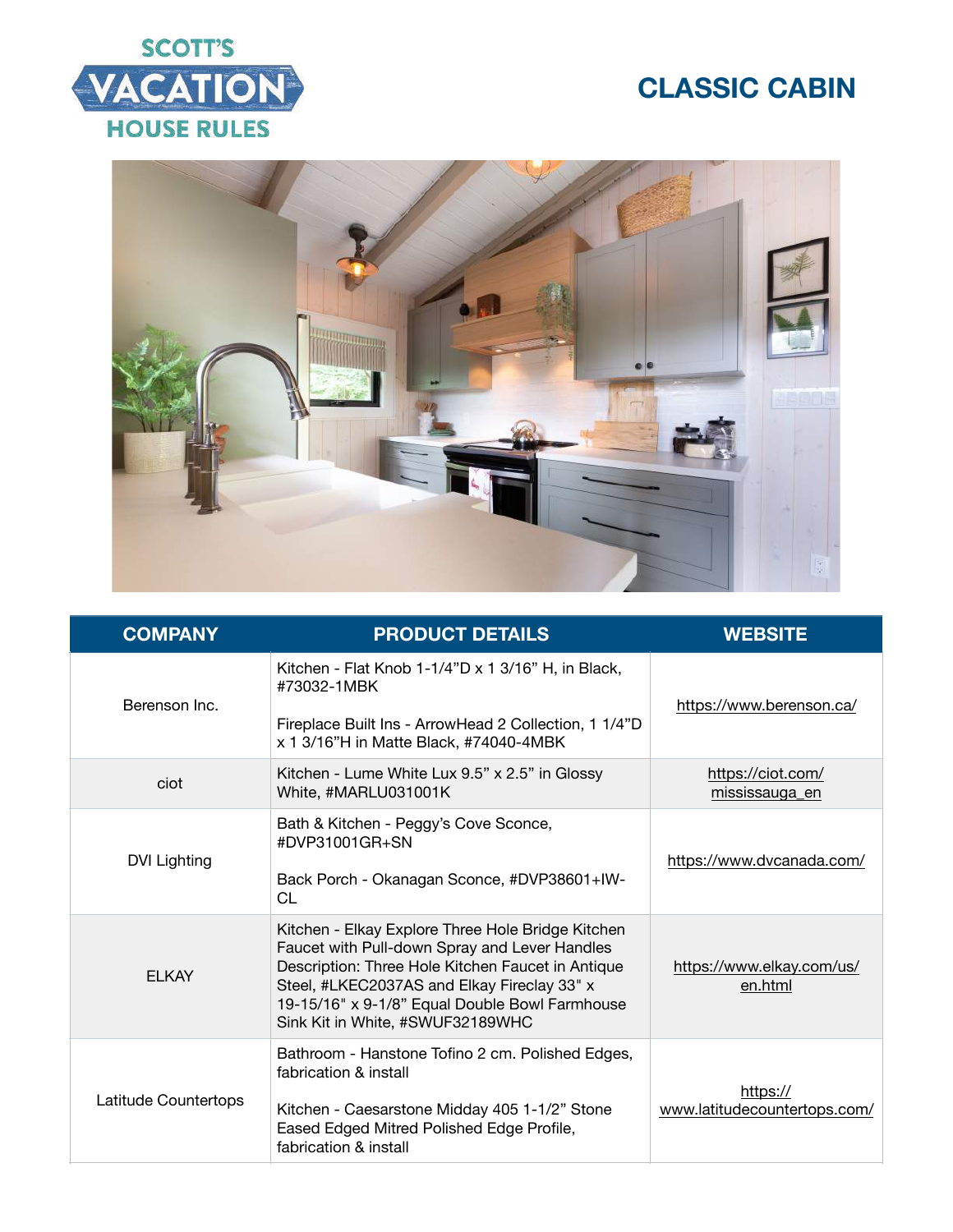



| <b>COMPANY</b>    | <b>PRODUCT DETAILS</b>                                                                                                                                                                           | <b>WEBSITE</b>                               |
|-------------------|--------------------------------------------------------------------------------------------------------------------------------------------------------------------------------------------------|----------------------------------------------|
| Fanimation        | Bedrooms 2 & 3 - Vintere Ceiling Fans, #LP8350B<br>and Black c/w sloped ceiling kits, #SCK1-52<br>Bedroom 1 & Living Room - All Weather Pylon 48"<br>Fan in Black w/ Opal frosted glass, #FP8519 | https://fanimation.com/                      |
| Kidde             | Throughout - 120V Hardwired 2 in 1 Smoke co2<br>Alarms, Multipurpose Fire Extinguishers and<br>Kitchen Extinguisher                                                                              | https://www.kidde.com/fire-<br>safety/en/ca/ |
| <b>Ready Pine</b> | Throughout - Ready Pine - Shiplap V Groove in<br><b>Pickled Pine</b>                                                                                                                             | https://readypine.com/                       |
| Rockwool          | Throughout - ComfortBatt R14, R22 Exterior Walls                                                                                                                                                 | https://www.rockwool.com/<br>north-america/  |